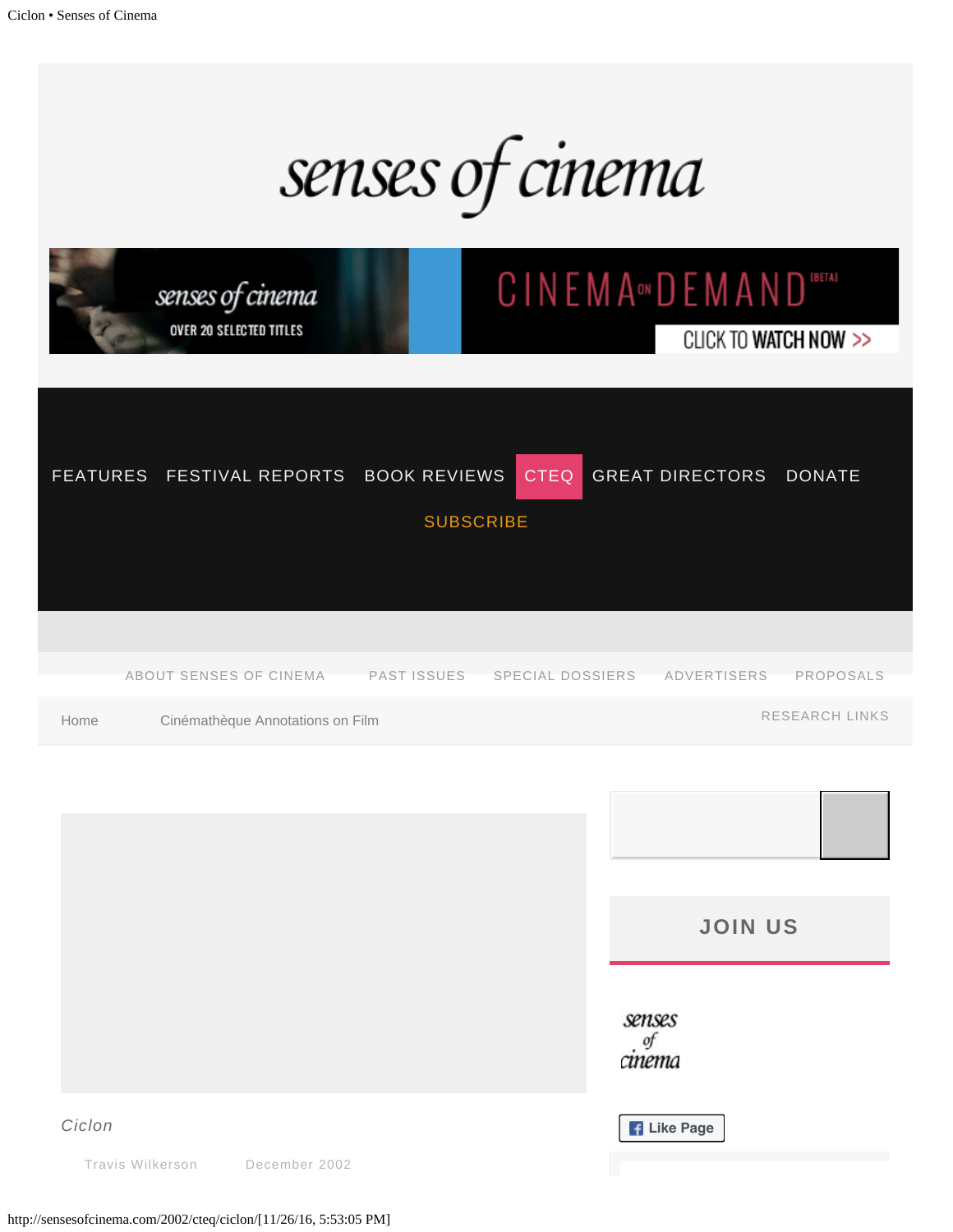[Cinémathèque Annotations on Film](http://sensesofcinema.com/category/cteq/) [Issue 23](http://sensesofcinema.com/issues/issue-23/)

*Ciclon* (1963 Cuba 22 mins)

**Source:** ACMI/NLA **Prod Co:** Instituto Cubano del Arte Industria Cinematograficos **Filmmaker:** Santiago Alvarez

It is no slight irony that Santiago Alvarez first appeared on the radar of world cinema under the force of a hurricane. *Ciclon* (1963) was the first Cuban film to be recognized beyond the shores of the island itself. Alongside the key achievements of the Cuban new wave, it may appear to our eyes a rather slight

document. Yet it would be an error now to revise *Ciclon*'s importance downward. Alvarez was the pioneer of Cuba's revolutionary cinema: the first to produce works of inarguable importance, the first to exhibit them widely abroad. The early films of Santiago Alvarez alerted the world to something vital gestating in the corridors of the ICAIC (the Cuban film institute). And *Ciclon* was, in a quite literal sense, the turning point in his expansive career.

<span id="page-1-0"></span>Alvarez was born in 1919 in the working-class barrio of Colon in Old Havana. His early childhood was moulded by the imprisonment of his father on charges of anarchism. While still in his teens, Alvarez was compelled by his family's needs to leave school and begin working. A dearth of options in 1930s Cuba soon forced him to migrate north in search of a job. Working first as a dishwasher in New York, and later as a coal miner in Pennsylvania, his years in the United States would prove to be the unlikely catalyst for his lifelong radical outlook. With the outbreak of WWII, he returned to Cuba, and soon joined the ranks of the Communist Party. While working as a music librarian for radio and television, he intensified his political activity. Alongside the future key figures of the new Cuban cinema (including future ICAIC chief Alfredo Guevara, and the filmmakers Tomas Gutierrez Alea and Julio Garcia Espinosa) he began to attend the semi-clandestine film screenings organized by the Nuestro Tiempo group. [\(1\)](#page-3-0) By the time of the triumph of the July 26th movement on New Year's day 1959, Alvarez had become a trusted political





Be the first of your friends to like this

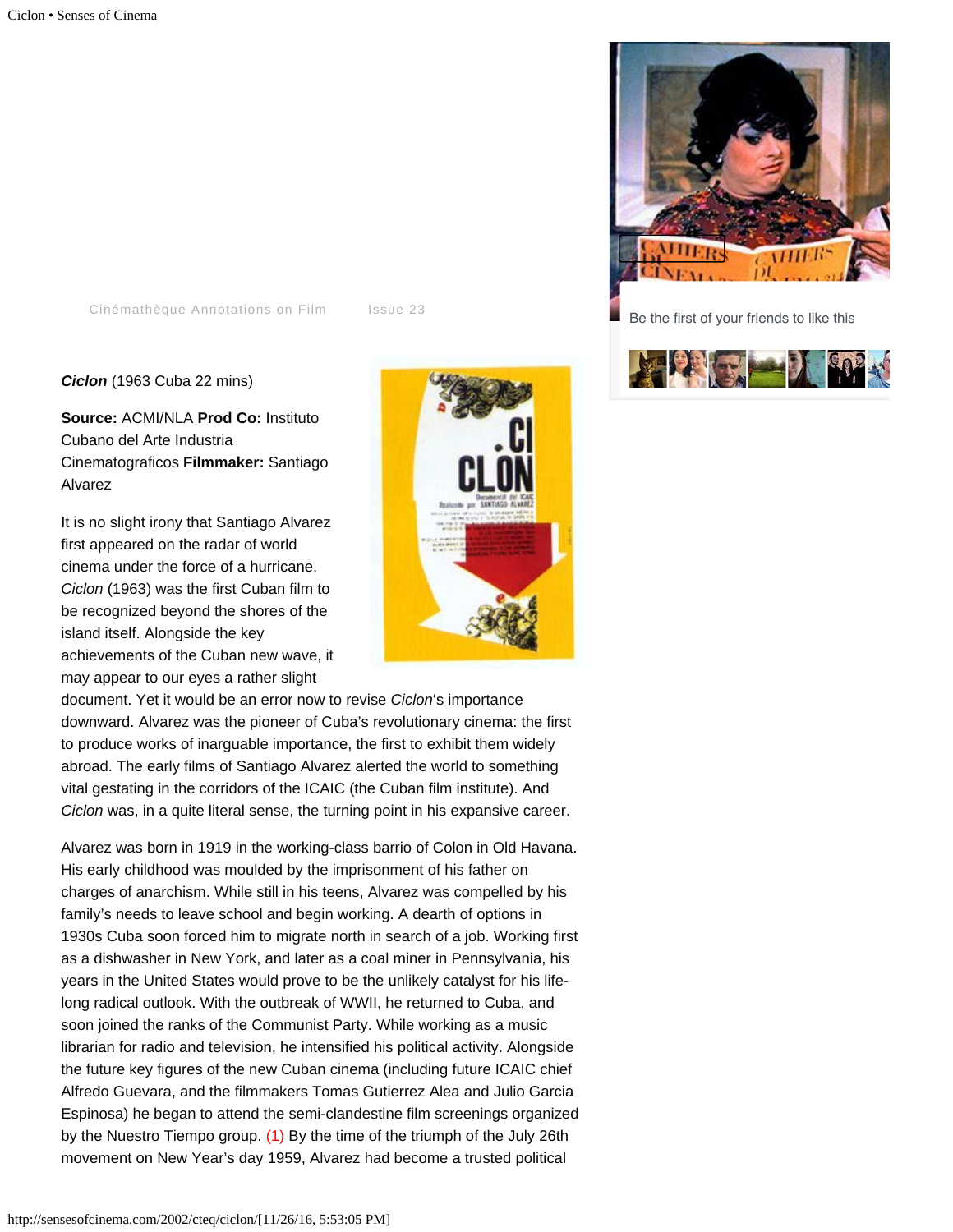```
Ciclon • Senses of Cinema
```
ally of the victorious movement. Surprisingly, it was precisely this measure of trust that would ultimately afford Alvarez the opportunity finally to fulfil his unspoken ambitions.

The first cultural decree of the revolutionary government resulted in the founding of the ICAIC. In 1959, several foreign newsreels still operated in Cuba, creating and exhibiting films that betrayed an unmitigated hostility to the young Revolution. Among the ICAIC's most pressing priorities was the creation of a regular newsreel favorable to the ongoing political and economic transformations. From these purely utilitarian beginnings, Noticiero ICAIC was born. Because of his political fidelity, Alvarez was appointed temporary director of the newsreel. He had no training whatsoever, nor had he worked on a single film. He was also 40 years old. By the time of its final discontinuation amidst the economic woes of "the Special Period," Alvarez had directed more than 500 instalments and supervised the production of some 1000 others. [\(2\)](#page-3-1) As the sole director of Noticiero ICAIC during its long and celebrated history, he transformed the pedestrian newsreel into a dynamic factory of radical innovation. Even his comrades at ICAIC were unprepared for what he would achieve. Alfredo Guevara would later admit, "We simply knew he was energetic and could be trusted. It never even occurred to us that he might have talent." [\(3\)](#page-3-2)

<span id="page-2-1"></span><span id="page-2-0"></span>The unique temporal and material conditions of newsreel production would operate as a highly accelerated film education. As he would later put it, "I learned the job fondly handling millions of feet of film." [\(4\)](#page-3-3) The demands were daunting to say the least. He was assigned to produce a film every week, each addressing some or other aspect of the rapidly changing Cuban society, as well as its connections to global events. The earliest examples of the Noticiero were merely functional, created according to the existing codes of the common newsreel.

Alvarez quickly grasped that the existing conventions were utterly inadequate in describing Cuba's daily reality, then in perpetual motion. He later described the precise moment he would commence his experimental trajectory:

*I used to imitate the old style [of newsreels]. But within a few weeks I found that very boring…. Then I had to cover the funeral of a famous and popular Cuban musician [Benny Moré] whom I had known very well and loved very much. I was very moved by the occasion. And I thought that I would take a great risk. His music was always very happy, not solemn at all. But I illustrated the pictures with it instead of the dirges we know so well. It was a revelation – my personal discovery of the importance of sound. I have never forgotten the lesson*. [\(5\)](#page-3-4)

Undertaken weeks later, *Ciclon* afforded the opportunity to broaden and amplify the lessons learned from the earlier newsreel. The film, which itself began as a standard newsreel, documented the devastation wrought by Hurricane Flora upon the eastern provinces of the island, as well as the vigorously coordinated response of the energetic young regime. The film is by no means among his most enduring. Yet it remains the first of his longer films to manifest traces of nearly all of his key signatures. The film is at once informative and poetic. It displays a bold graphic style. It matches sound to image in provocative pairings. Some sequences are joined by nothing but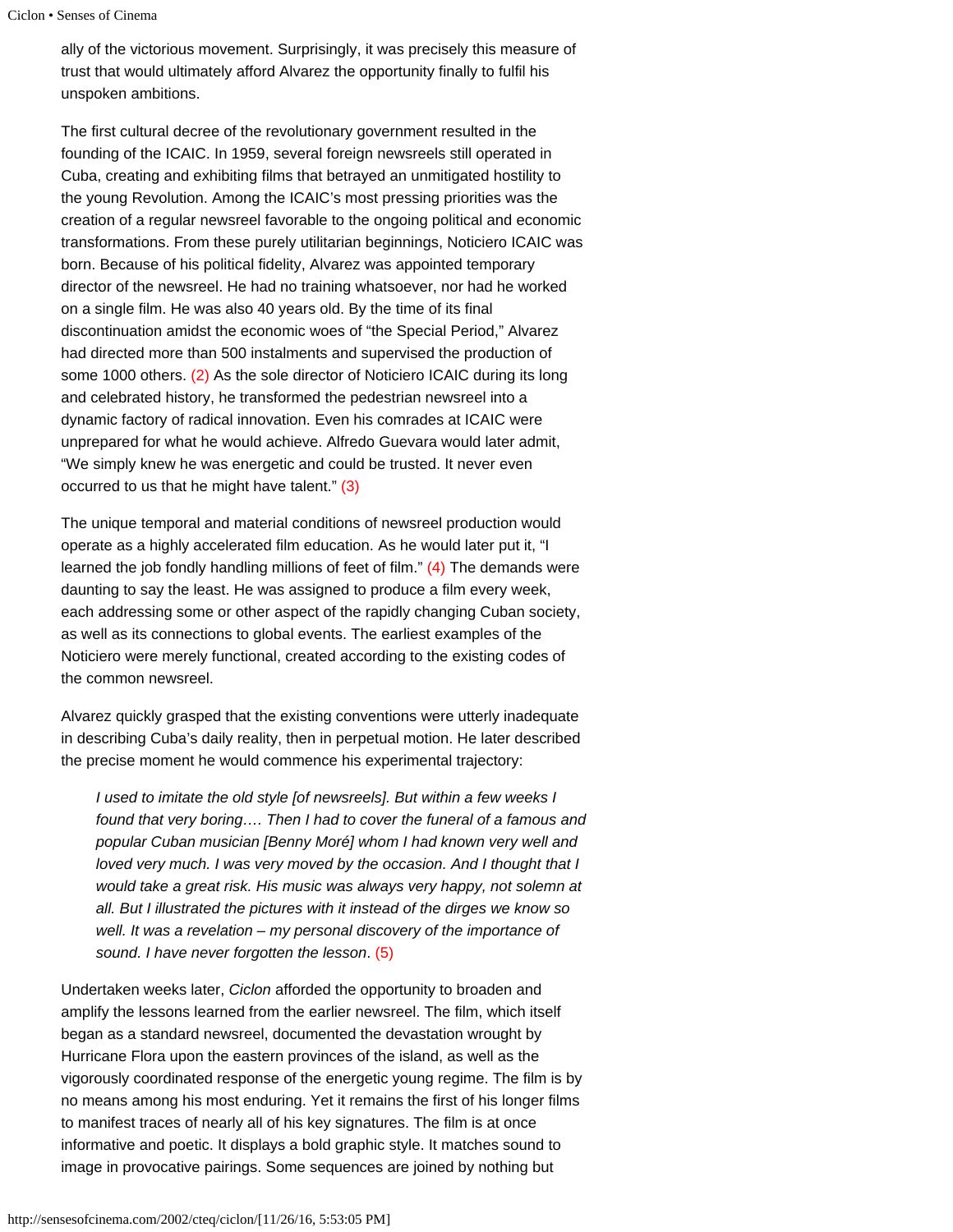silence. It fuses new live footage with found materials in an effective harmony. It uses all of the means at its disposal.

Indeed, one is struck by the manner in which the film, in a linear order, retraces the very path of his creative development. It begins with a traditional voiceover, delivered with typical authority. This voiceover soon gives way to an altogether different form of narration, conveyed through the sharp interplay of intertitles, images, music and silence. It is always exhilarating to witness an important artist first discovering his voice. *Ciclon* represents precisely this moment for Santiago Alvarez. As the film unspools before our eyes, it's as if he's uncovering (for himself most of all) his eventual style. He's become an altogether different artist by the film's closing images than the one we encounter in *Ciclon*'s opening frames.

The films that followed would confirm this subsequent reading. Within two years he had created the first of his masterpieces: the stunning (and very brief) *Now* (1965). *Cerro Pelado* (1966) would follow closely on its heels. A handful of months would expire before the appearance of a film that would indisputably confirm his position within the history of the medium: *Hanoi, Tuesday the 13th* (1967). Thanks to the restless efforts of this unlikely cineaste, the world would now be forced to take notice of the new Cuban cinema. An awareness that would soon be rewarded by the appearance of the dazzling films of its golden age.

#### **Endnotes**

<span id="page-3-0"></span>1. *Nuestro Tiempo* was a 1950s leftist discussion group organized to explore the political dimensions of cultural matters. It has inaccurately been characterized as a mere front for the Communist Party, though numerous communists and socialists participated actively. Among its members were nearly all of the cultural figures who would later achieve prominence in revolutionary Cuba – especially within the cinema. Alvarez was not a prominent member, but the screenings and discussions made a deep and lasting impression upon him. 2. The official name for the unprecedented economic crisis of the 1990s, precipitated by the sudden collapse of its principal economic partners. It is commonly asserted that Cuba lost a full 85% of its foreign trade overnight.

<span id="page-3-4"></span><span id="page-3-3"></span><span id="page-3-2"></span><span id="page-3-1"></span>3. From a conversation with the author, Havana, 1995. 4. Michael Chanan, "Introduction (In the Style of Santiago Alvarez)," *BFI Dossier Number 2: Santiago Alvarez* (London: BFI, 1980) 2. 5. Derek Malcolm, "Master of the Moviola," *BFI Dossier Number 2, Santiago Alvarez*, 11.

SHARE ON: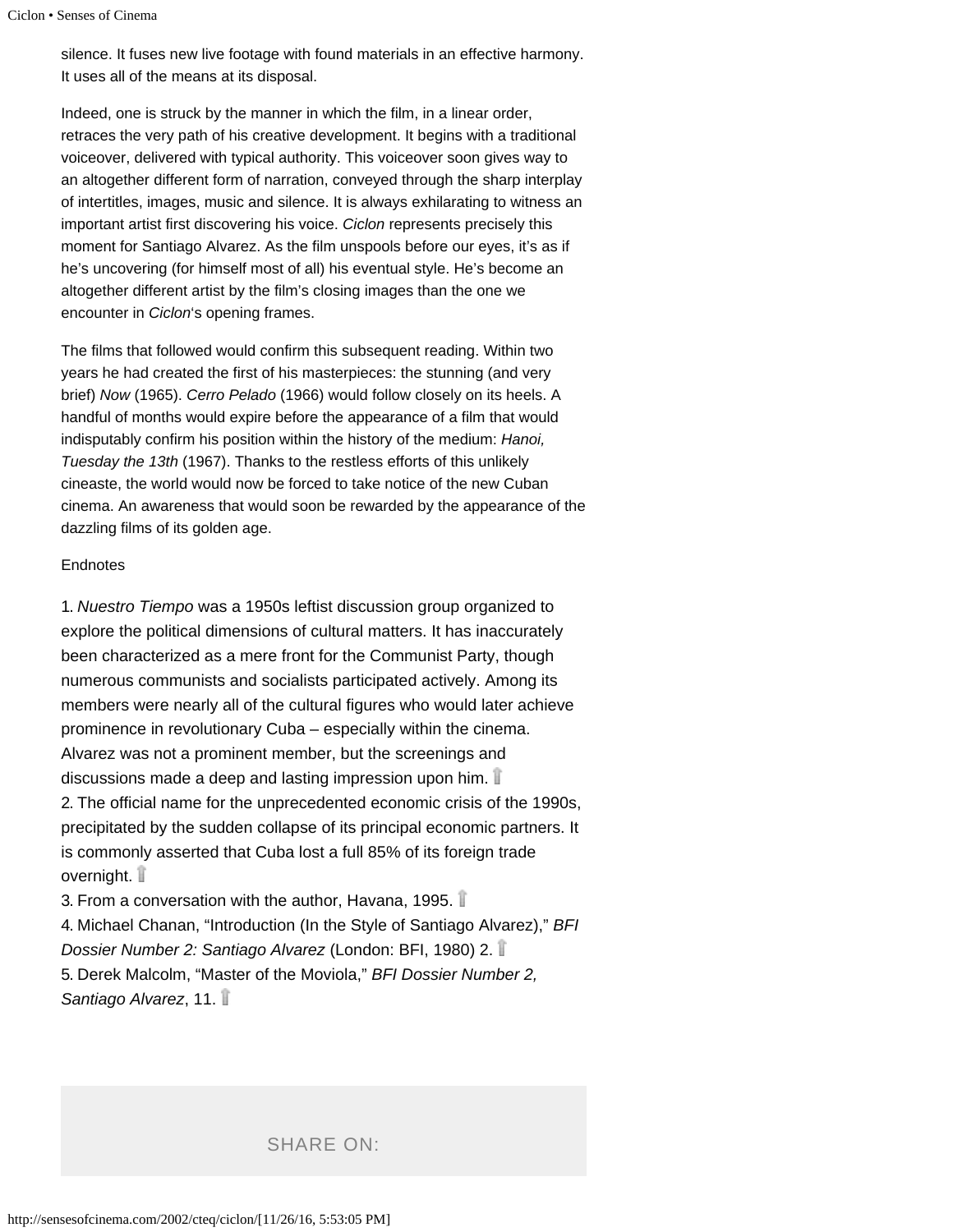

# ABOUT THE AUTHOR

# [Travis Wilkerson](http://sensesofcinema.com/author/travis-wilkerson/)

Travis Wilkerson is a Michigan-based filmmaker. His films include *Accelerated Development: In the Idiom of Santiago Alvarez* (1999), and the ongoing series, *National Archive*.

## RELATED POSTS

*[Manhunter](http://sensesofcinema.com/2007/cteq/manhunter/)* [Tony Williams](http://sensesofcinema.com/author/tony-williams/) May 2007

[Issue 43](http://sensesofcinema.com/issues/issue-43/) [Michael Healey](http://sensesofcinema.com/author/michael-healey/) July 2010 *[One Flew Over the](http://sensesofcinema.com/2010/cteq/one-flew-over-the-cuckoos-nest/) [Cuckoo's Nest](http://sensesofcinema.com/2010/cteq/one-flew-over-the-cuckoos-nest/)* [Issue 55](http://sensesofcinema.com/issues/issue-55/)